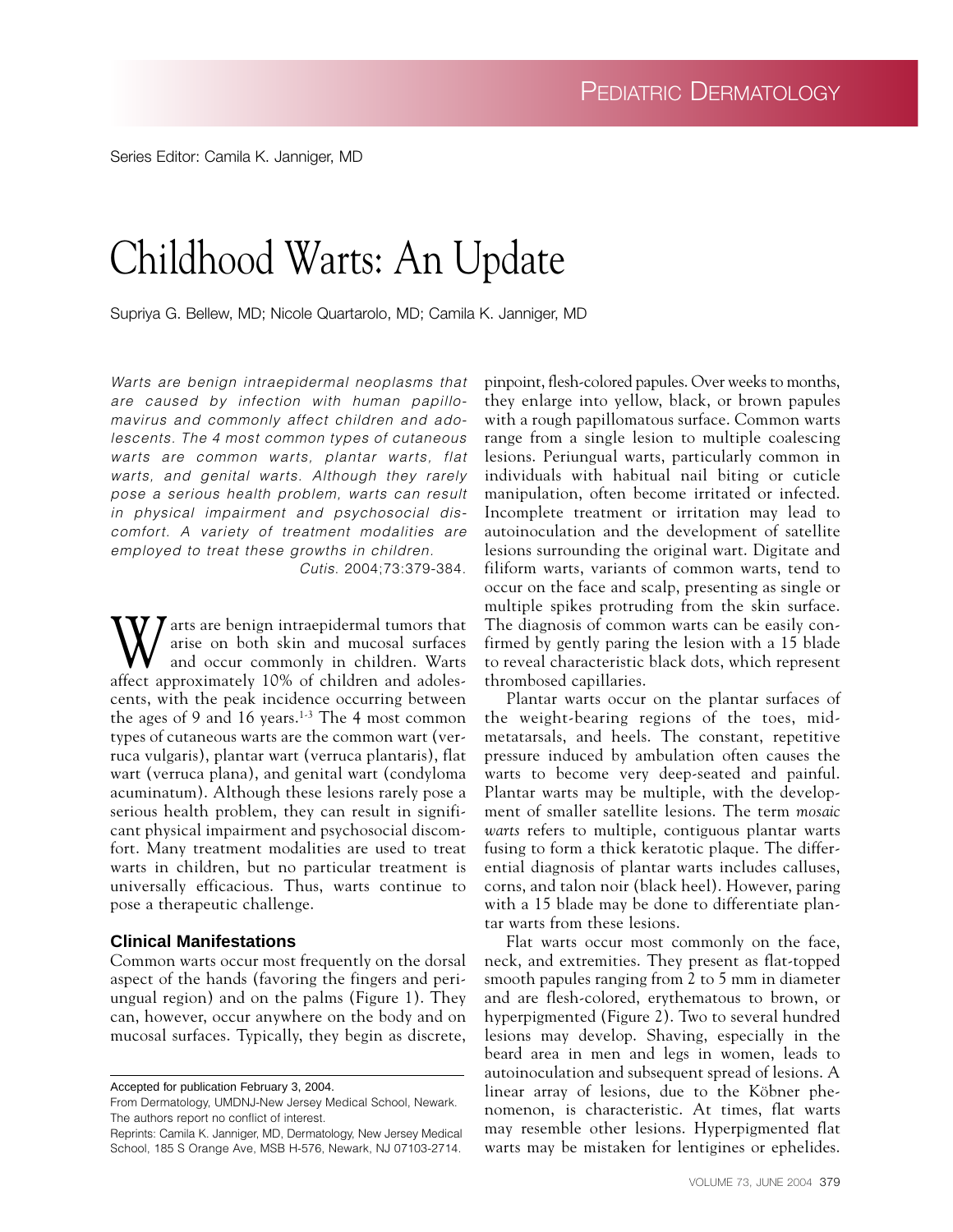Plaques of coalescing flat warts must be differentiated from lichen planus and molluscum contagiosum. In addition, erythematous flat warts on the face may be confused with papular acne vulgaris.

Genital warts occur as exophytic growths affecting the vulva, vagina, cervix, penis, urethra, or perianal region. They present as soft, lobulated, flesh-colored papules or nodules, which may be peduncular or polypoid (Figure 3). The differential diagnosis for genital warts includes condylomata lata of secondary syphilis, which present as widebased moist papules or nodules. Multiple genital warts may coalesce, forming large cauliflowerlike masses in moist occluded regions such as the perianal skin, vulva, and inguinal creases. In these cases, genital warts must be differentiated from giant condyloma acuminatum (Buschke-Lowenstein tumor), a type of verrucous carcinoma. Genital warts in children may be transmitted by sexual contact, autoinoculation from warts on other areas of the body, vertical transmission perinatally, fomes, or social contact. In children younger than 1 year, vertical transmission is probable. The risk of genital warts as a marker for sexual abuse is higher in children older than 3 years. However, all children with genital warts should undergo a thorough evaluation to rule out sexual transmission and, therefore, sexual abuse.

#### **Diagnosis**

Warts are generally diagnosed clinically; the lesion may be pared with a 15 blade, as described previously, to confirm the diagnosis. In addition, warts can be distinguished by the lack of skin lines crossing their surface. When the diagnosis is unclear or the lesions are refractory to medical treatment, biopsy or surgical removal may be performed. Histologically, common and plantar warts demonstrate papillomatosis, epidermal hyperkeratosis with tiers of parakeratosis, and acanthosis. The rete ridges are elongated and are often bent inward at the periphery, pointing to the center of the lesion. Large vacuolated cells, termed *koilocytes*, in the upper malpighian stratum and granular layer are characteristic. The dermal papillae are elongated and thin with prominent blood vessels. Verruca plana demonstrates hyperkeratosis and acanthosis but lacks papillomatosis and parakeratosis. In genital warts, the stratum corneum exhibits only slight thickening, with mucosal lesions showing parakeratosis. The epidermis shows papillomatosis, significant acanthosis, and elongated rete ridges. Mitotic figures are sometimes present. Areas with epithelial cell perinuclear vacuolization in the deeper layers of the malpighian stratum are characteristic.



Figure 1. Common wart with smaller satellite lesion on the dorsal aspect of the hand.



**Figure 2.** Numerous flat warts, some in a linear array demonstrating Köbner phenomenon.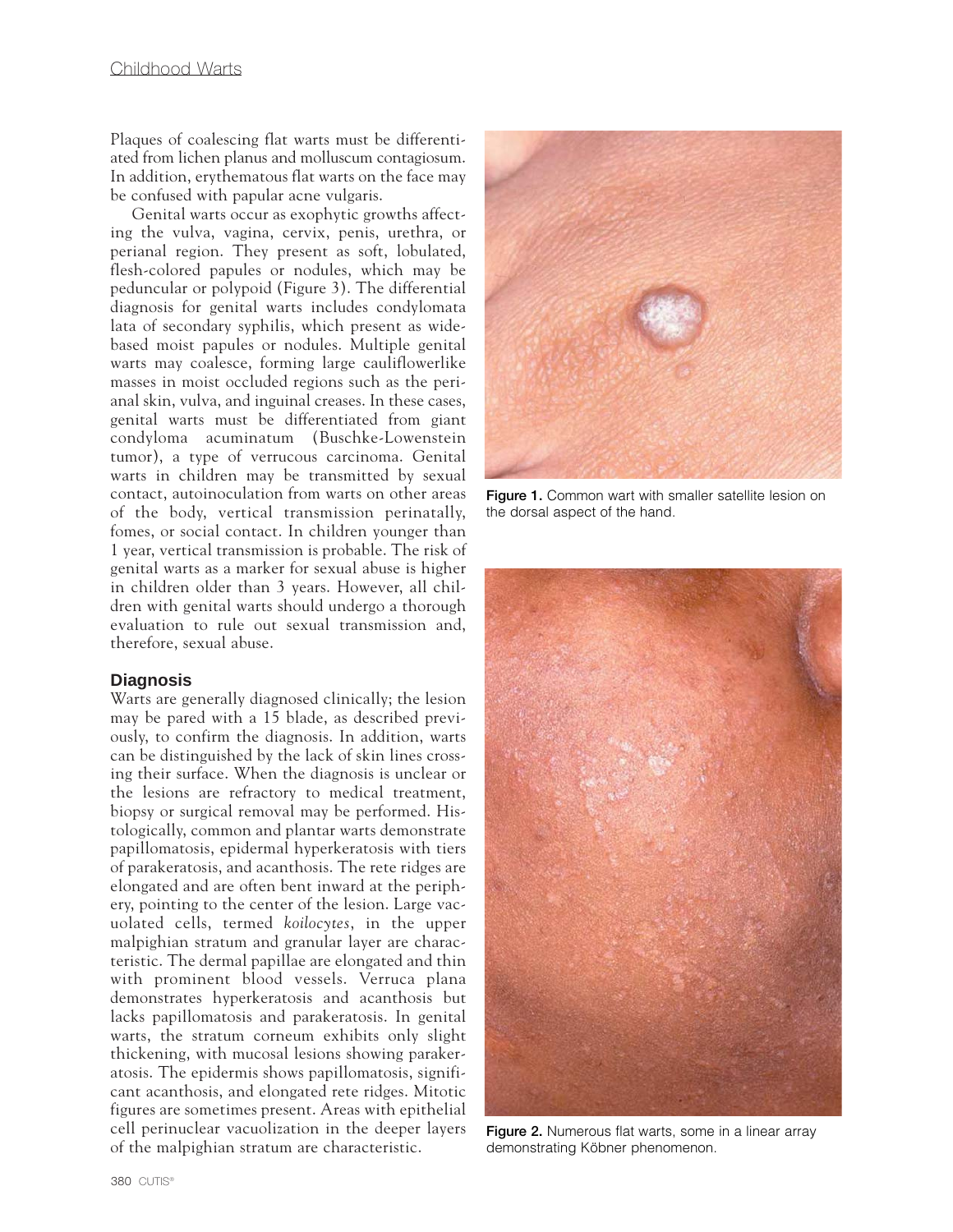

**Figure 3.** Multiple coalescing genital warts in a young girl.

#### **Pathogenesis**

Warts are caused by infection with the human papillomavirus (HPV), a double-stranded DNA papovavirus. More than 100 types of HPV have been reported, with each type having a predilection for certain body sites. HPV types are differentiated by the type of epithelium they infect and the malignant potential they exhibit. Common warts are most commonly linked with HPV-2, -4, and -7, plantar warts with HPV-1 and -2, and flat warts with HPV-3 and -10. HPV-6 and -11 have traditionally been associated with condylomata acuminata (anogenital warts), whereas HPV-16, -18, -31, -33, and -35 have been associated with the development of cervical intraepithelial neoplasia and cervical squamous cell carcinoma (Table 1).4-7

HPV enters the host through a break in the epidermis, and autoinoculation is common. The precise mechanism by which a cell becomes infected with the virus remains an enigma. Clinically detectable warts emerge a few weeks to 18 months after inoculation; however, in most individuals, the virus is carried without generating any noticeable lesions. The quantity of viral particles in a particular verruca has been correlated with the risk of transmission. Thus, the reduction of infectious virions within a verruca has been shown to decrease the risk of spread to other sites or to others.4

#### **Treatment**

Warts typically represent only a minor nuisance; however, they can bleed, itch, hurt, or interrupt

normal functioning. Symptoms are particularly prevalent with plantar warts, which, if located on pressure points, can interfere with ambulation. Although warts may resolve spontaneously, they often persist, with the potential to spread to adjacent or distant sites in the body.4

No single specific treatment is indicated for all types of warts, and the many available treatments are less than ideal. Many of the treatments are nonspecific or require multiple visits to the practitioner. Because two thirds of warts will regress spontaneously within 2 years, physicians are often unsure how aggressive therapy should be.8 Many clinicians are reluctant to treat verrucae at all, especially in children. Unfortunately, it is impossible to predict which wart will involute; therefore, by not treating, a physician may be performing a disservice to the patient. Further, warts can cause significant cosmetic and psychosocial damage in children and adolescents. In addition, because warts may spread to other body sites, there is additional rationale for the initiation of early intervention. Since there is no single effective treatment, the least painful therapy should take priority when dealing with children.

Conventional methods of treatment nonspecifically destroy infected tissue. These methods include cryosurgery; excision; carbon dioxide or pulsed dye laser ablation; and destructive chemical agents such as salicylic acid, cantharidin, podophyllotoxin, and bleomycin sulfate. These treatments generally are well tolerated and effective over time and typically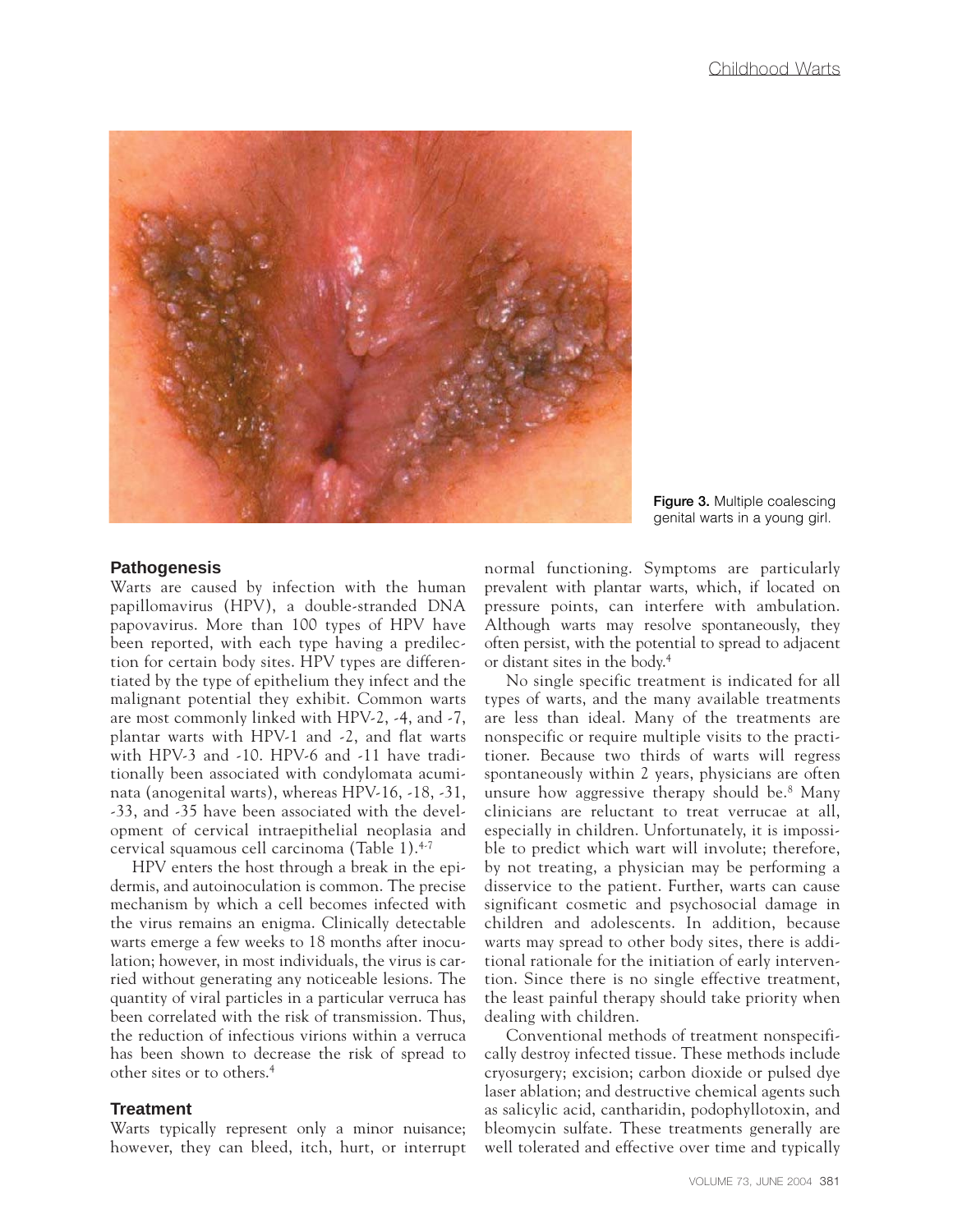| <b>Clinical Disease</b>            | HPV Type                                 |
|------------------------------------|------------------------------------------|
| Anogenital Lesions                 |                                          |
| Condyloma acuminatum               | 6, 11                                    |
| Cervical intraepithelial neoplasia | Most frequent: 16, 18, 31, 33, 35        |
|                                    | Others: 39, 42–45, 51, 52, 56            |
| Cervical squamous cell carcinoma   | Strong association: 16, 18, 31, 33, 35   |
|                                    | Moderate association: 39, 45, 51, 52, 56 |
|                                    | Weak association: 6, 11, 42–44           |
| Nongenital Lesions                 |                                          |
| Common wart                        | Most frequent: 2, 4, 7                   |
|                                    | Others: 1, 26, 27, 29, 57, 65, 75–78     |
| Plantar wart                       | Most frequent: 1, 2                      |
|                                    | Others: 4, 60, 63                        |
| Flat wart                          | Most frequent: 3, 10                     |
|                                    | Others: 27, 28, 38, 49                   |

## **Association of Human Papillomavirus (HPV) to Clinical Disease4-7**

do not result in scarring. However, these procedures are painful, can be intimidating to children, and often require multiple treatments. Newer nondestructive alternatives are available, including modalities that stimulate immunologic responses or provide antiviral activity. Immunomodulating agents used to treat verrucae include cimetidine, imiquimod, retinoids, and contact-sensitizing compounds. A recent addition to the list of antiwart therapies includes cidofovir, an antiviral agent.

Liquid nitrogen cryotherapy is a safe and effective method for treating different varieties of warts in virtually all locations. The physician should apply the liquid nitrogen for 5 to 25 seconds and include a 1- to 2-mm area surrounding the verruca to ensure adequate depth of freezing.<sup>9,10</sup> For hyperkeratotic warts, it is usually beneficial to pare the lesion down prior to cryosurgery because the excess keratin can act as a barrier to treatment. Cure rates of 60% to 80% have been reported.9,10 Unfortunately, the application of liquid nitrogen can cause some stinging and can frighten children. When performing cryosurgery, it is best to use a cottontipped applicator instead of a cryospray gun because the cotton swab is less intimidating. Multiple office visits are often needed. Recent studies comparing the use of cryotherapy and duct tape occlusion to treat warts have shown duct tape to be

of equal or greater efficacy; thus, duct tape should be considered as an alternative or adjunctive treatment for children.<sup>11,12</sup>

Both carbon dioxide and pulsed dye laser treatment also have been used for recalcitrant warts. Because these treatments are painful and expensive and carry the risk of scarring, they should be reserved for cases in which more conservative measures have failed.13,14

Salicylic acid, a compound available by prescription or over the counter, is a popular method of treatment because it is inexpensive, can be administered by the patient at home, and results in few complications.11 In 2000, a systematic review of local treatments for cutaneous warts found salicylic acid to be the most effective agent, with a 75% cure rate compared with a 48% cure rate in controls.15 Unfortunately, this technique can cause some local irritation, and it requires patient compliance.

Cantharidin is a potent blistering agent obtained from the blister beetle (Spanish fly). When applied to a verruca, it causes the superficial layer of the epidermis containing the wart and HPV virions to swell.16 A compound containing 1% cantharidin, 30% salicylic acid, and 2% to 5% podophyllum resin, applied for 2 hours and then removed with an alcohol swab, is a very effective treatment that causes little pain upon application.<sup>17</sup>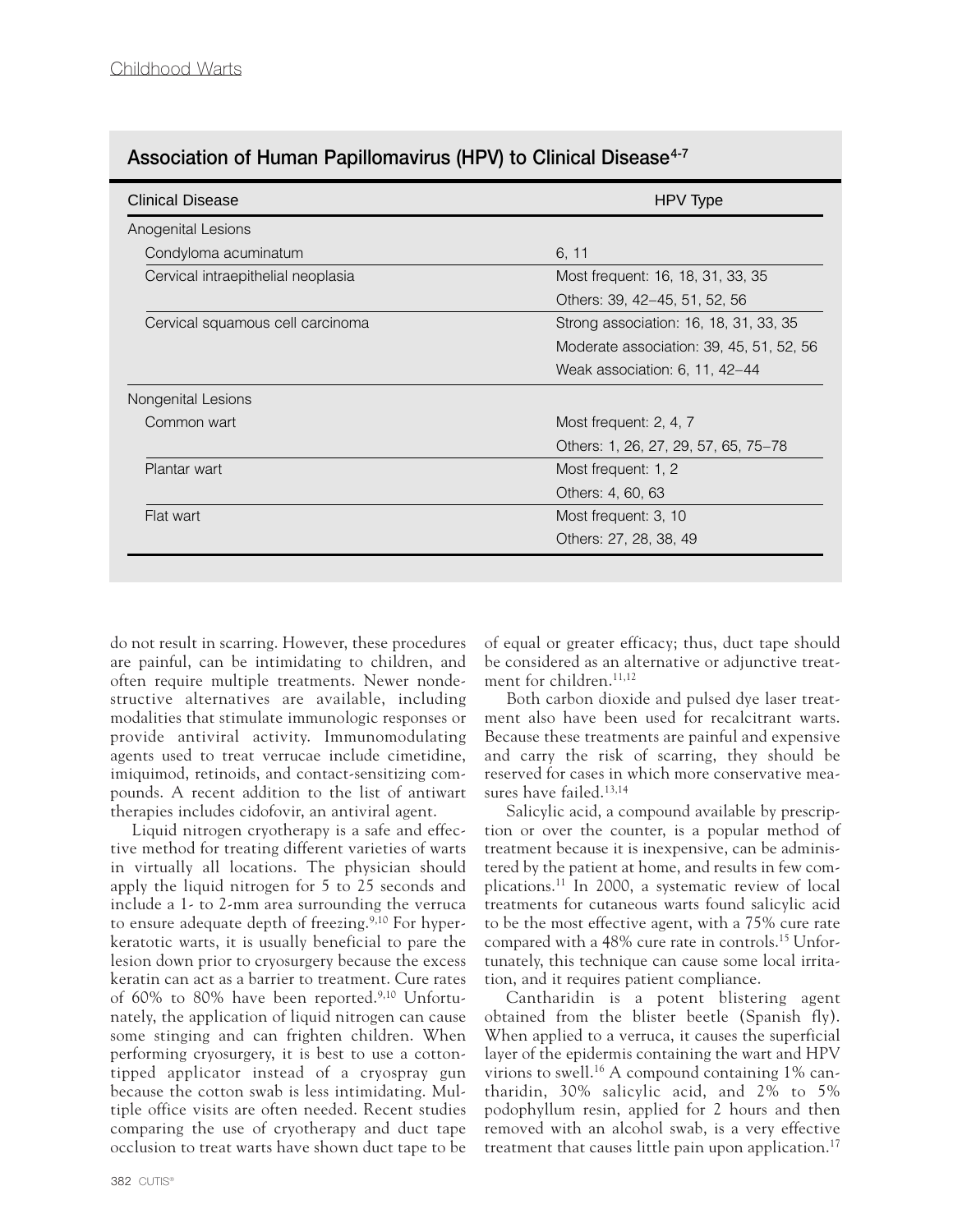Painful tense blisters develop 12 to 24 hours after application. The main disadvantage of this treatment modality is that it occasionally results in the development of a ring of satellite warts around the blisters. Also, treatment with cantharidin requires multiple office visits and application by a physician. Because of recent rulings from the US Food and Drug Administration, cantharidin is available only from pharmacies that independently formulate it or from Canada.

Podophyllum resin is a chemotherapeutic agent that has been used as a first-line therapy for condylomata acuminata for over a decade.<sup>2</sup> It is a crude resin of the May apple plant and exerts its cytotoxic effect by interfering with microtubule formation during metaphase. Podophyllum resin does not cause pain when applied, but tenderness often results 6 to 24 hours after treatment and may persist for several days. In addition, podophyllum resin is associated with severe local and systemic side effects and must be applied by a physician. Podofilox, which contains 0.5% podophyllotoxin, has largely replaced podophyllum resin since it can be applied by the patient at home.18 Efficacy rates of purified podofilox have been reported to be as high as 88% after 3 months of therapy, but a high relapse rate drops cure rates to 30%.<sup>2</sup> Although podofilox has been approved for home treatment, its safety and efficacy have not been studied in children. However, podofilox should be considered for the treatment of symptomatic, persistent anogenital warts in children.<sup>2</sup>

Another chemotherapeutic agent used in the treatment of warts is bleomycin sulfate, a powerful inhibitor of DNA synthesis. Large persistent warts resistant to more traditional therapies can be treated by injection of bleomycin into the verruca with a narrow gauge needle.<sup>19</sup> Cure rates of up to 92% have been reported with this method.<sup>20</sup> However, this therapy can be extremely painful and generally requires a local anesthetic. Although uncommon, Raynaud phenomenon and nail loss or dystrophy have been reported after treatment with intralesional bleomycin.<sup>21,22</sup> Therefore, bleomycin should be employed only by experienced practitioners when more conservative treatments have failed.

In contrast to traditional methods of therapy, immunomodulating agents are less painful and thus more easily tolerated by children. However, their efficacy has yet to be thoroughly demonstrated. One such agent, cimetidine, is a histamine  $H_2$  receptor antagonist that is available over the counter to inhibit gastric acid production. However, in high doses, it is thought to act as an immunomodulatory agent by enhancing the cell-mediated immune response. In open-label studies, cure rates for cimetidine have reached 82%, but small controlled trials of the agent have failed to demonstrate efficacy superior to that of placebo.<sup>23,24</sup>

Imiquimod, another immune response modifier, confers an antiviral state by inducing interferon alfa. Interferon alfa is the body's natural defense against viral infection. To date, imiquimod has been used primarily in the treatment of genital warts.<sup>25</sup> Efficacy rates differ with site of infection. Penile warts showed 30% resolution on the shaft and 60% clearing under the foreskin, compared with vulvar warts, which showed 80% resolution.<sup>26</sup> Treatment for cutaneous warts has not been as successful.27 In addition, imiquimod can produce some itching and burning at the site of application.

Topical application of synthetic retinoids such as etretinate and acitretin also has been used to combat HPV infection.28 Their greatest success has been in the treatment of flat warts and verrucous keratoses.

The last group of immunomodulators includes the contact-sensitizing agents, which work by generating a type IV allergic reaction. The prototypical contactsensitizing agent is dinitrochlorobenzene (DNCB). Pooled data from 2 small randomized controlled studies comparing DNCB with placebo showed cure rates of 80% compared with 43%, respectively.10 However, the use of DNCB has been curtailed in children because of its mutagenic potential.29 It has largely been replaced with the agents squaric acid dibutylester and diphencyprone (diphenylcyclopropenone). Squaric acid dibutylester has shown efficacy with minimal side effects in the treatment of multiple and resistant warts in children.<sup>30,31</sup> Diphencyprone has been used to treat recalcitrant warts. However, it requires multiple sequential applications, and its use is limited by side effects, including painful local blistering and a dyshidrosislike or more generalized eczematous eruption.<sup>32</sup>

The newest addition to the list of possible wart treatments is the antiviral agent cidofovir. Cidofovir is an acyclic nucleoside phosphonate, which has demonstrated antiviral activity against certain DNA viruses, including HPV. Although case reports have recorded the efficacy of compounded 3% cidofovir cream in refractory warts in children, cidofovir remains an investigational drug.33 Future efforts are likely to focus on developing an antiviral agent that is safe, effective, and specific for HPV.

#### **Conclusion**

Warts are very common and benign yet are troubling growths seen frequently in the pediatric population. Diagnosis is usually made clinically but can be confirmed histologically in challenging cases. Although